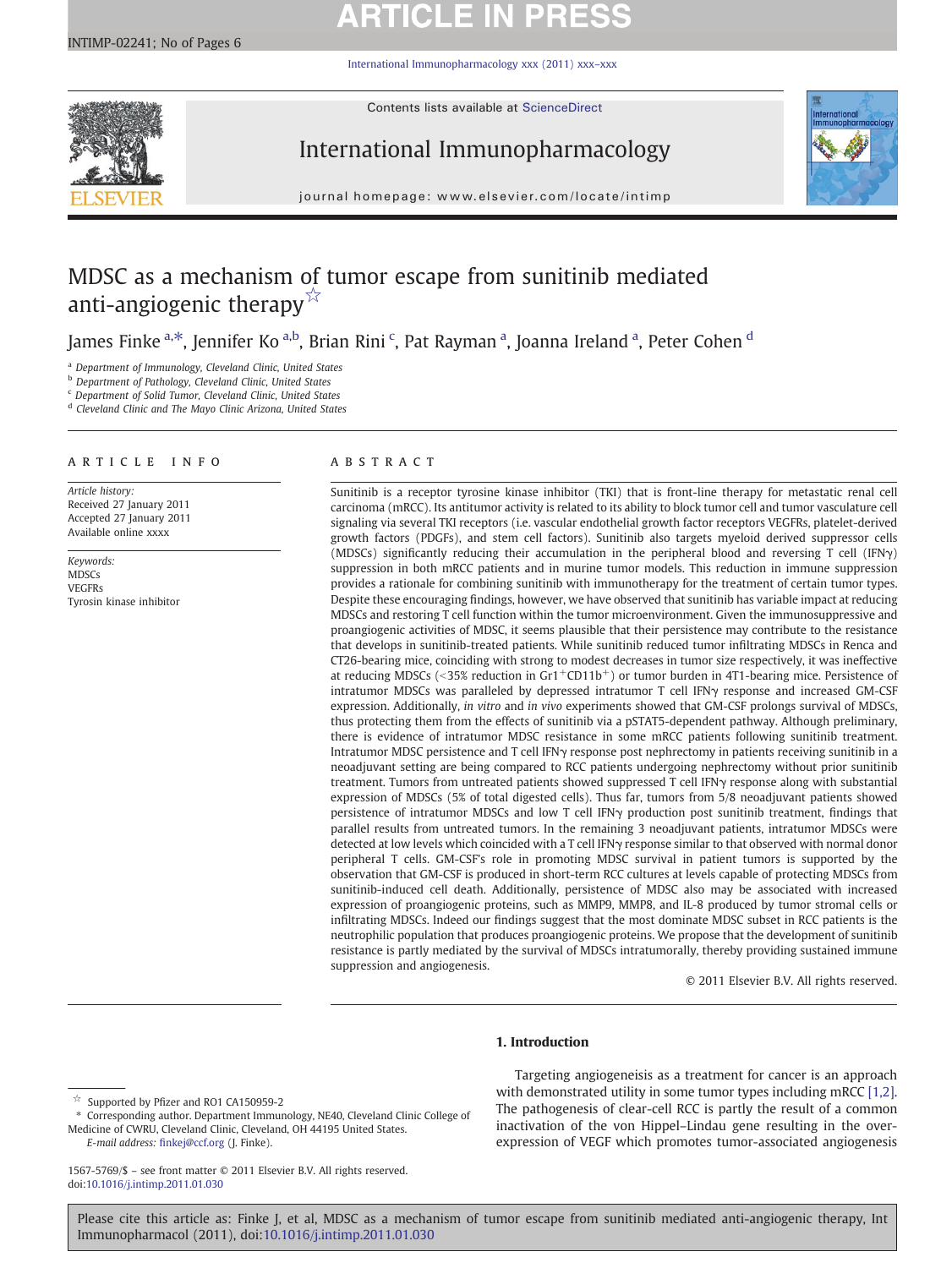and tumor growth [\[3\].](#page-4-0) Small molecule inhibitors that target the VEGF signaling pathway have demonstrated activity in mRCC. One such inhibitor, sunitinib, currently front-line treatment for mRCC produces a 50% response rate and can improve progression-free survival when compared to IFN $\alpha$  [\[2\].](#page-4-0) Sunitinib is a multitargeted TKI that blocks signaling via VEGFRs, Flt3, stem cell factors (c-Kit), PDGFs, and colony-stimulating factor-1 receptors (CM-CSFRs) [\[4\].](#page-4-0) Sunitinib's major activity is thought to be based on its inhibition of endothelial cells in the tumor vasculature, hence it was once hypothesized that resistance would be limited due to the drug's targeting of genetically stable, non transformed cells. [\[5,6\]](#page-4-0). However, sunitinib may also impair growth and viability of RCC tumor cells [\[7\]](#page-4-0).

Despite the significant improvement in treatment, mRCC patients ultimately develop resistance to sunitinib, via multiple proposed mechanisms that are still under investigation. There is growing evidence that MDSCs which accumulate in human and murine tumors, may play an important role in the general process of angiogenesis. VEGF, along with other tumor-derived products, blocks myeloid cell differentiation resulting in the accumulation of a heterogeneous group of immature myeloid cells [8–[11\].](#page-4-0) Co-injection of murine tumors with MDSC  $(Gr1+CD11b<sup>+</sup>)$  increased intratumoral vascular density, reduced necrosis, and augmented tumor growth [\[12,13\].](#page-4-0) MDSCs produce high levels of MMP9, which can function as an angiogenic switch during tumorigenesis and MDSCs from MMP9 knockout mice have a significant reduction in their tumor promoting activity [\[13\].](#page-4-0) Additional studies suggest that MDSCs represent a mechanism of resistance to anti-VEGF antibody treatment in mouse tumor models [\[14,15\].](#page-4-0) MDSCs from resistant murine tumors when added to sensitive tumors could confer resistance to anti-VEGF antibody therapy. As such, combination of anti-VEGF and anti-MDSC antibody therapy inhibited the growth of refractory tumors compared to anti-VEGF alone (16.17).

Hence, in addition to their obstruction of effective immunotherapy [\[9,16,17\],](#page-4-0) MDSC may also obstruct anti-angiogenic therapy. This manuscript summarizes our findings that suggest that MDSCs contribute to sunitinib resistance in human cancer patients as a consequence of MDSC protective cytokines that are expressed within the tumor microenvironment of relatively resistant tumors.

## 2. Materials and methods

## 2.1. Human subjects

Peripheral blood (PB) was collected from metastatic RCC patients (clear-cell histology) receiving sunitinib as monotherapy (50 mg p.o. daily, for 28 days followed by 14 days of rest, comprising one cycle of therapy), from sunitinib neoadjuvant RCC patients and age-matched normal healthy donors [18–[20\].](#page-4-0) Tumor tissue (clear-cell histology) was obtained from surgical pathology at Cleveland Clinic Foundation (CCF). All donors provided IRB-approved informed consent.

# 2.2. Peripheral blood mononuclear cell (PBMC) isolation

Blood was drawn in heparin containing collection tubes and processed within 2 h. PBMCs were isolated by subjecting blood to Ficoll Hypaque density centrifugation as previously described [\[18](#page-4-0)– [20\].](#page-4-0) Cells were either used fresh or were frozen and maintained in liquid nitrogen. For phenotypic and functional studies, all time points for an individual patient were thawed together and used in the same experiment.

# 2.3. Mouse tumor models

Experiments were performed under institutionally approved animal research committee protocols adhering to the United States Department of Agriculture (USDA) guidelines. Female BALB/c mice from NCI, Frederick, Maryland, were maintained pathogen-free (USDA) and studied at 8–12 wks. 4T1-mammary, CT26-colonic, and RENCA-renal carcinomas syngeneic to BALB/c mice were maintained and injected into mice as previously described [\[19\].](#page-4-0) For some experiments, mice were treated with sunitinib 4, 20, or 40 mg/kg/day i.p. for 9 days total [\[19\]](#page-4-0). Intraperitoneal treatment yielded the same MDSC reductions as oral treatment. Spleens, bone marrow (BM), and tumors were processed as previously described [\[19\]](#page-4-0). STAT5ab (null/null) and wild type (WT) BM were obtained as previously described [\[19\].](#page-4-0)

# 2.4. MDSC analysis

MDSCs were analyzed from the PB and tumors of RCC patients. Surface staining for HLADr, CD15, CD14, and CD33 followed Fc block (human IgG at RT) for 30 min at 4 °C as described [\[19,20\].](#page-4-0) Samples were acquired on a BD FACSCalibur and analyzed using CellQuest software.

Murine MDSCs from spleen, BM and tumors were surface stained (CD11b and Gr1) as previously described. Intracellular staining of BM MDSCs for expression of pSTAT3 and pSTAT5 was performed as previously detailed [\[19\].](#page-4-0)

In some experiments, MDSC subsets were isolated from human RCC tissue for analysis of expression of proangiogenic proteins by proteome profile array (PPA). After RCC tumors were digested, as previously described, the cells were stained with antibodies to CD33, HLADr, CD14, and CD15. The cells were sorted using a FACSCalibur into CD33+HLADr−CD15+CD14<sup>−</sup> (n-MDSC), CD33+HLADr<sup>−</sup>CD15−CD14<sup>−</sup> (lin neg-MDSC), and CD33+HLADr<sup>−</sup>CD15<sup>−</sup>CD14+ (m-MDSC) subsets. Lysates were then made from the subsets, protein assays preformed and equal amounts of protein used in a PPA (R&D Systems) [\[20\].](#page-4-0)

### 2.5. Analysis of T cell IFNγ production and T cell proliferation

Human PBMCs were stimulated with anti-CD3/CD28 antibodies and IL-2. At the end of 72 h, Golgi plug was added to cells for 6 h, and then the cells were harvested and stained for FACS analysis. Surface staining of CD3 and CD4 was followed by intracellular staining for cytokines IFNγ and IL-4 [\[20\]](#page-4-0).

Intracellular IFNγ was detected in murine spleen cells stimulated with anti-CD3/anti-CD28 for 72 h followed by FACS staining for IFNγ and CD3 as described previously. Proliferation was assayed with either CFSE dilutions or tritiated thymidine incorporation as described [\[19\]](#page-4-0).

# 2.6. Human tumors

RCC tissue was digested with collagenase, DNAse, and hylaronidase (Sigma) for 30 min and sieve-filtered to obtain a single-cell suspension. A portion of cells were stained for MDSC and T cell function. Fourteen RCC were cultured short-term (1–2 passages) and GM-CSF was quantified in the resultant cell-free supernatants, or in supernatants derived from the long-term, clear-cell RCC line, SK-RC26b, (previously acquired from Dr. Neil Bander at Cornell Medical Center) in the presence or absence of sunitinib.

### 2.7. Analysis of growth factors and proangiogenic proteins

Cell-free tumor-conditioned media (TCM) from sunitinib-treated and untreated tumor cells were frozen at −80 C and semiquantitative analysis of numerous cytokines, chemokines, and growth factors was done according to the human cytokine and angiogenesis proteome profile arrays (R&D Systems). Analysis was done using NIH image J software. For quantitative analysis of GM-CSF, plasma was assayed according to the Bio-Plex Pro custom assay (Biorad). Tissue lysates were brought to 1 mg/ml using 1xPBS with 0.5% BSA, and 50 uL was added to each well. A separate, standard curve was made using lysis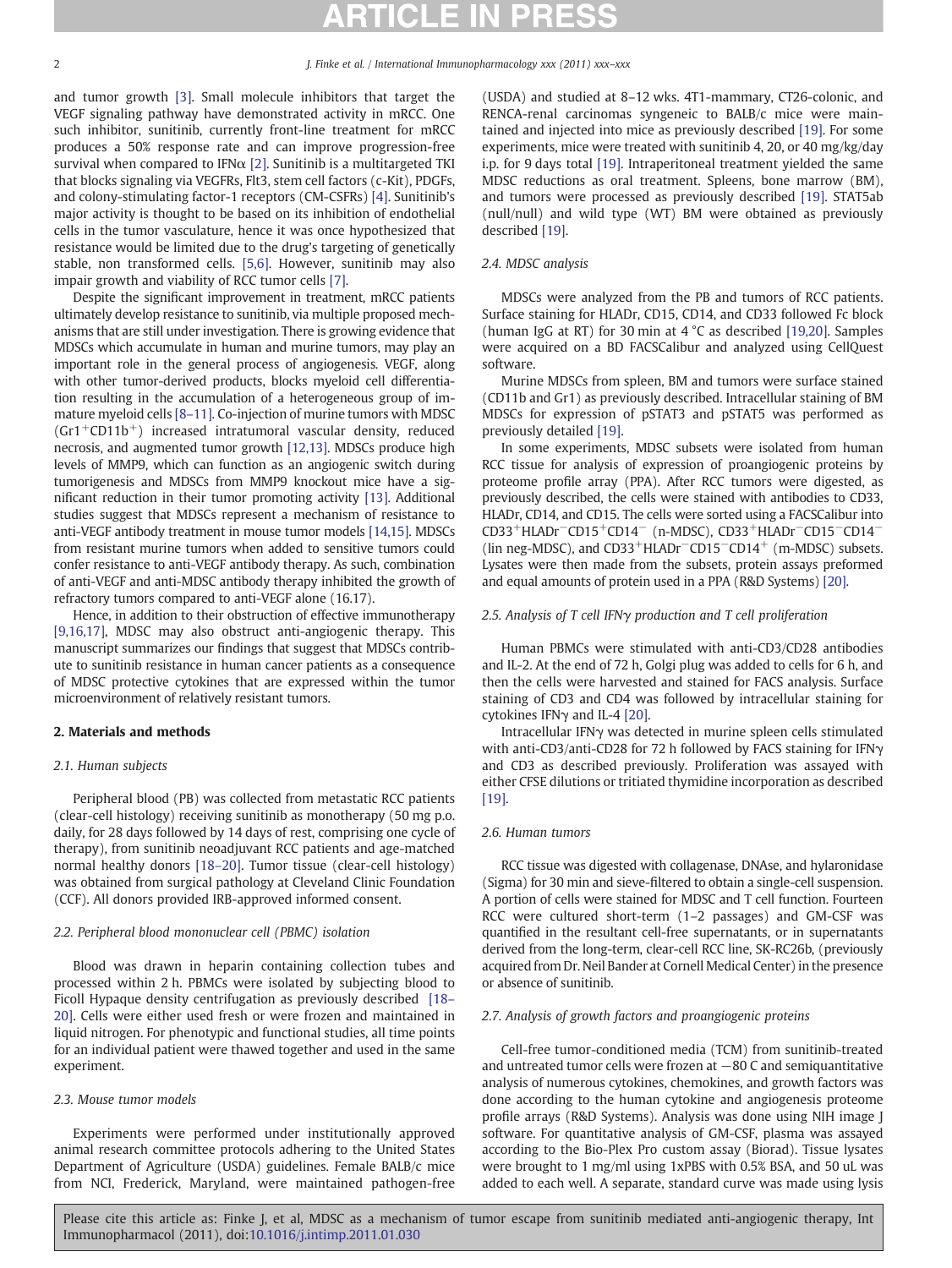buffer as diluent for the analysis of cell lysates. Data was acquired and analyzed on a Luminex device using the Biorad Bio-Plex System and Bio-Plex Manager 3.0 software.

# 2.8. Biostatistics

Murine experiment results were pooled from  $n \geq 3$  and mean  $\pm$ standard deviation was expressed. Treatment groups were compared using a t-test for two samples assuming equal variances. p-value  $<$  0.05 was deemed significant. Statistical analysis of human MDSCs, T cells and clinical correlates was performed as described previously [\[19,20\]](#page-4-0).

# 3. Experimental results and discussion

3.1. Sunitinib reduces splenic MDSC levels, restores T cell function, and can enhance the efficacy of immunotherapy in sunitinib-sensitive murine tumor models

Our findings using three mouse tumor models showed that sunitinib reduced MDSC levels and improved T cell responses systemically [\[19\].](#page-4-0) When mice bearing Renca (renal cancer), CT26 (colon cancer) and 4T1 (mammary tumor) were treated i.p. for 9 days with sunitinib (20 and 40 mg/kg) a highly significant reduction in splenic MDSC (Gr1<sup>+</sup>CD11b<sup>+</sup>) occurred to a similar degree in all three tumor models resulting in restoration of T cell type-1 IFNγ and proliferative T cell responses to normal levels observed with T cells from naïve non-tumor bearing (NTB) mice. The contribution of MDSCs to T cell suppression in tumor bearing mice was evident by the restoration of T cell function following mechanical MDSC depletion (anti-Gr1Ab) and by near total suppression conferred to naïve T cells when tumor-bearing splenic MDSC was added to activation cultures.

Similar findings have been reported by others. Indeed, sunitinib monotherapy was shown to reduce MDSC levels in a number of transplantable tumors but with variable impact on growth [\[7,19,21\].](#page-4-0) Sunitinib also delayed the onset of tumor induction and reduced the incidence and growth of tumors in a mouse mammary tumor transgenic model [\[22\].](#page-4-0) This reduction in MDSC was accompanied by the restoration of T cell function as evident by an improved T cell IFNγ response [\[7,19,21\]](#page-4-0) (Table 1). The reduction of MDSC in sunitinib treated TBM may partly account for its ability to reduce T-regulatory cell levels since MDSCs are known to induce T reg cells  $(CD4+CD25^{\text{hi}+}Foxp3^{+})$ [\[7,18,19,21\]](#page-4-0).

The reduction in splenic T cell suppression by sunitinib suggests that in some mouse models sunitinib may improve the efficacy of immunotherapy. Indeed, it was shown that sunitinib treatment of mice implanted with the B16-MO5 tumor significantly enhanced the

### Table 1

Immunomodulatory activity of sunitinib.

therapeutic activity of a DC-based vaccine [\[23\].](#page-4-0) When compared to either sunitinib or vaccine alone, treatment with the combination caused a greater reduction in tumor volume and significantly produced long term survivors. Combinational therapy induced a reduction in peripheral and intratumor MDSC and T reg frequencies and the therapeutic benefit correlated with augmented vaccine-induced  $CD8<sup>+</sup>$  TIL frequencies (tetramer) [\[23\]](#page-4-0). These findings complement those of Ozao-Choy et al., who showed that in the MCA26 tumor model, combining sunitinib with adenoviral mIL-12 plus 41BB ligand significantly enhanced survival over any other combinations [\[21\].](#page-4-0) Additionally, sunitinib, when combined with adoptively transferred T cells, improved their in vivo expansion and antitumor activity [\[24\].](#page-4-0) While these results suggest that sunitinib may improve the efficacy of immunotherapy, additional studies are needed to increase the therapeutic effectiveness of such combinations and to address the impact of combinational therapy in tumors where resistance to sunitinib exists.

# 3.2. Intratumoral MDSC selectively persists in a sunitinib-resistant tumor model (4T1), in a GM-CSF and pSTAT5 manner

Our previous work has shown sunitinib to variably affect tumor growth in a tumor-model dependent way. Renca (renal) tumors were very sensitive to sunitinib (20 and 40 mg/kg) while CT26 tumors (colon carcinoma) progressed, but at a slower rate. However, in the 4T1 model (mammary tumor) 40/mg/kg of sunitinib had minimal effect on tumor growth. The analysis of MDSCs revealed that, in contrast to splenic MDSCs, which were significantly reduced in all 3 tumor models, there was a variable reduction in intratumoral MDSC levels depending on the tumor model. While sunitinib significantly reduced tumor infiltrating MDSCs in Renca (83%) and CT26 (64%) bearing mice, it was much less effective at reducing MDSCs in the 4T1 model ( $\leq$ 36% reduction in Gr1<sup>+</sup>CD11b<sup>+</sup>). Persistence of MDSC in the 4T1 tumors post sunitinib treatment was paralleled by depressed T cell IFNγ response  $(4.8 \pm 0.8\% \text{ n} = 15)$  compared to that of splenic T cells  $(25.2 \pm 4.9\%)$  [\[19\].](#page-4-0)

The persistence of intratumor MDSCs in the sunitinib-resistant 4T1 model may be related to local production of GM-CSF. A PPA, followed by the quantitative Luminex assay, revealed that GM-CSF was selectively expressed in tumor tissue lysates but not in plasma from 4T1 TB mice, mirroring the resistance pattern of MDSCs in 4T1 bearing mice. Moreover, the sunitinib sensitivity of intratumoral MDSCs from Renca and CT26 TB mice coincided with low levels of GM-CSF in the tumor relative to 4T1 tumors. Additional studies with purified cytokines demonstrated that GM-CSF (1–10 ng/ml) was most effective at protecting BM-derived MDSC from the anti-proliferative and proapoptotic effects of sunitinib  $(1 \mu g/ml)$  [\[19\].](#page-4-0) Importantly,

|                                                     | Reduced MDSC $(Gr1 + CD11b^+)$                                                                                                                                             |       | Restored T cell function |                                                     |           | Improved<br>immunotherapy           | Reference |
|-----------------------------------------------------|----------------------------------------------------------------------------------------------------------------------------------------------------------------------------|-------|--------------------------|-----------------------------------------------------|-----------|-------------------------------------|-----------|
| Murine model                                        | Spleen                                                                                                                                                                     | Tumor | Spleen                   | Tumor                                               | LN        |                                     |           |
| Renca                                               | Yes                                                                                                                                                                        | Yes   | Yes                      | <b>ND</b>                                           | <b>ND</b> | <b>ND</b>                           | [7, 19]   |
| CT26                                                | Yes                                                                                                                                                                        | Yes   | <b>ND</b>                | <b>ND</b>                                           | <b>ND</b> | <b>ND</b>                           | $[19]$    |
| MCA26                                               | Yes Yes                                                                                                                                                                    | Yes   | Yes                      | Yes                                                 | <b>ND</b> | Adv.mIL- $12 + 4$ -1BBL             | [21]      |
| 4T1                                                 | Yes                                                                                                                                                                        | Yes   | Yes                      | Yes                                                 | <b>ND</b> | <b>ND</b>                           | 19        |
| Her2/neu induced mammary<br>tumor (FVB-neuN)        | Yes                                                                                                                                                                        |       | Yes                      | <b>ND</b>                                           | <b>ND</b> | <b>ND</b>                           | $[22]$    |
| $B16^{OVA}$                                         | Yes                                                                                                                                                                        |       | <b>ND</b>                | Yes                                                 | Yes       | Adoptive $CDS$ <sup>+</sup> T cells | $[24]$    |
| <b>B16.OVA</b>                                      | Yes                                                                                                                                                                        | Yes   | <b>ND</b>                | Yes                                                 | Yes       | OVA peptide pulsed<br>DC Vaccine    | [23]      |
| Human tumor                                         | Phenotype of reduced MDSC                                                                                                                                                  |       |                          | Restored T cell function                            |           | Reference                           |           |
| Metastatic RCC<br>Metastatic RCC<br>Neoadjuvant RCC | CD33+HLADr <sup>-</sup> CD15+/-CD14 <sup>-</sup><br>CD14 <sup>+</sup> HLADr <sup>-</sup> /low CD15+/-CD14 <sup>-</sup><br>CD33+HLADr <sup>-</sup> CD15+/-CD14 <sup>-</sup> |       |                          | PBMC (IFNy)<br><b>ND</b><br>T cells (IFN $\gamma$ ) |           | [20]<br>$[32]$<br>Finke Unpublished |           |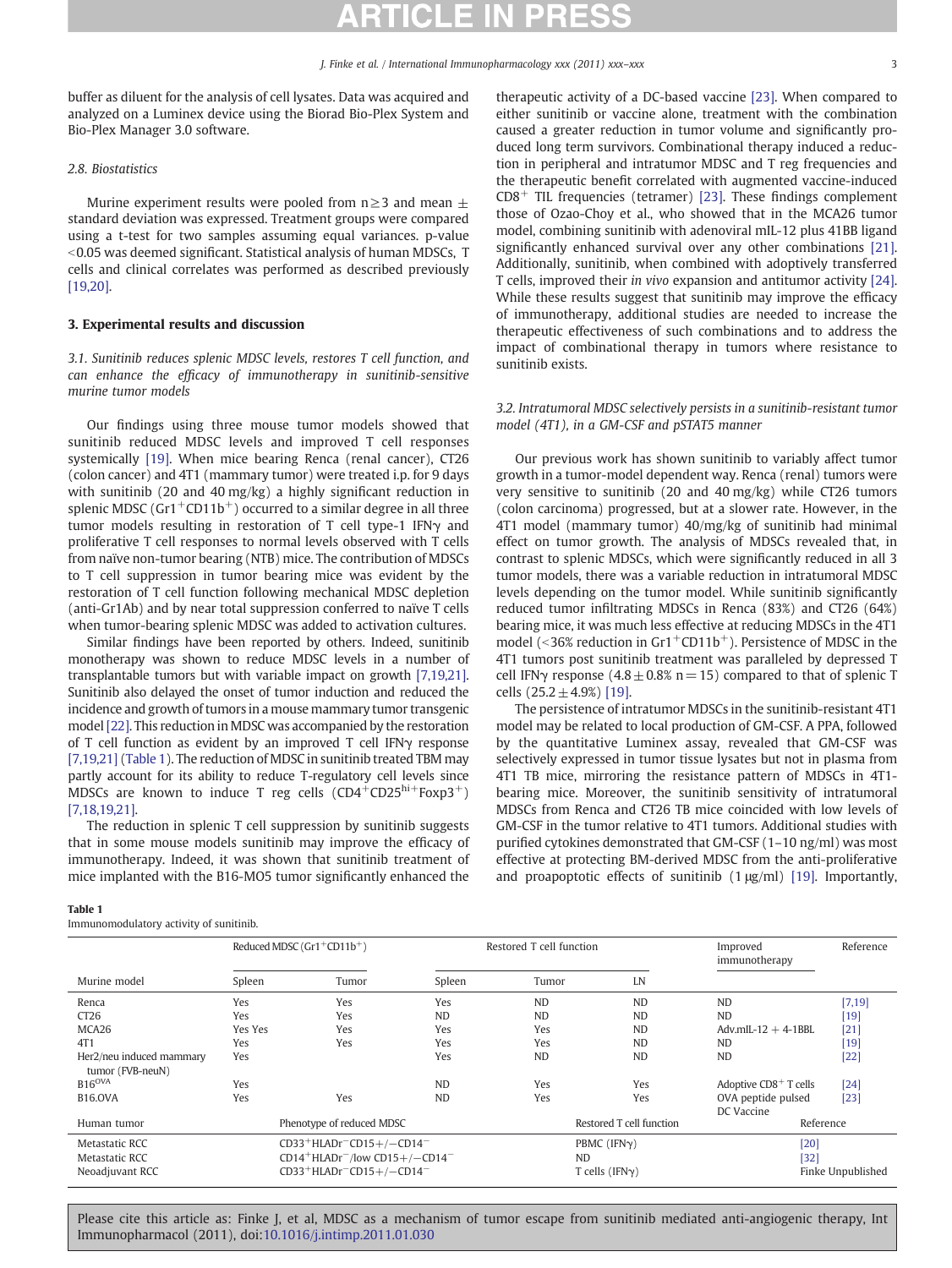administration of recombinant murine GM-CSF along with sunitinib to 4T1 bearing mice could partially render the normally susceptible splenic MDSCs resistant to sunitinib treatment and this coincided with diminished T cell production of IFNγ.

Additional studies aimed at defining the mechanism responsible for GM-CSF-mediated sunitinib resistance suggested involvement of pSTAT5 [\[19\].](#page-4-0) Others have shown that STAT3 activation in tumors and MDSCs promotes immune suppression and that sunitinib can inhibit pSTAT3 leading to tumor apoptosis and MDSC reduction [\[7,25\].](#page-4-0) Likewise, our studies showed that pSTAT3-promoting BM derived MDSC cultures (IL-6 and G-CSF) remained sensitive to sunitinibmediated suppression. In contrast, pSTAT5-promoting MDSC cultures driven with GM-CSF [\[19,26\]](#page-4-0) showed sunitinib-resistance in vitro. pSTAT5's involvement in GM-CSF-mediated MDSC protection was supported by the observation that STAT5ab (null/null) BM-derived MDSCs compared to WT BM-derived MDSCs were not protected from sunitinib-mediated apoptosis in the presence of GM-CSF. Thus, we propose that the presence of GM-CSF promotes MDSC resistance to sunitinib by providing an alternating signaling pathway which both sustains MDSC viability, and remains unaltered in the presence of sunitinib. The precise downstream events involved in this resistance are yet to be defined.

# 3.3. Sunitinib treatment of RCC patients reduces PB MDSCs and increases T cell function

In cancer patients, MDSCs have been defined as CD33+CD11b+ HLADR<sup>−</sup> cells, although this population is heterogeneous based on morphology and surface staining [\[27\].](#page-4-0) MDSCs in the PB of RCC patients (CD33<sup>+</sup>HLADR<sup>-</sup>) constitute 5.3% ( $\pm$ 1.0; n = 50) of the mononuclear cell population compared to 0.99% ( $\pm$ 0.29; n=11) in healthy age matched donors. An analysis of tumors from untreated (no sunitinib) RCC patients showed that MDSCs comprise  $5.9 \pm 1.1\%$  (n=38) of the total tumor single cell suspension (Ko et al., unpublished). We find that there are at least three MDSC populations in the blood and tumor. The neutrophilic population (n-MDSC, CD15<sup>+</sup>CD33<sup>+</sup>HLADR<sup>−</sup>) is the most abundant (56% of MDSC), followed by the linage-negative subset (lin-MDSC; 40%) with only a few monocytic MDSCs (m-MDSC CD14+CD33+HLADR<sup>−</sup>, 5%) detected [\[19,20\]](#page-4-0). These findings are consistent with other studies showing that the granulocytic  $CD15<sup>+</sup>$ MDSC subset is dominant in RCC patients [28–[30\].](#page-4-0) In addition, this MDSC subset displays several markers (i.e. CD66b) that are also expressed on N-formyl-methionyl-leucyl-phenylalanine (FMLP)-activated, but not resting neutrophils [\[29,31\]](#page-4-0) (Ko et al., in preparation). The increase in MDSC frequency is associated with decreased IFNγ production by PB T cells ( $n= 49$ ,  $p \le 0.001$ ) and tumor infiltrating T cells ( $n = 23$ ,  $p \le 0.001$ ) stimulated with anti-CD3/anti-CD28 antibodies relative to the response of healthy donor T cells [\[20\]](#page-4-0) (Finke et al., unpublished). The contribution of n-MDSCs to T cell suppression in RCC patients is supported by the observation that  $CD15<sup>+</sup>$  MDSC depletion (anti-CD15 beads) from PB mononuclear cells significantly improved T cell IFNγ production, and that the addition of positively selected  $CD15^+CD33^+$  cells to isolated patient T cells restored T cell suppression [\[20\]](#page-4-0).

Similar to what we observed in murine tumor models, sunitinib treatment of mRCC patients dramatically reduced the number of MDSCs (CD33+CD15+HLADr– and CD15<sup>−</sup>CD33+HLADr– ) in the PB (Day 28 of cycle 1) [\[20\].](#page-4-0) Analysis of patients receiving multiple cycles of sunitinib suggests that maximal reduction in MDSC numbers occurs after the 2nd cycle and remains depressed even after the 4th cycle, although there is some recovery in MDSC levels at this time (Finke, unpublished). This reduction in PB MDSCs correlated with a significant increase in T-cell IFNγ production after in vitro stimulation with anti-CD3/anti-CD28 antibodies  $(r=-0.66, p=.03)$  [\[20\].](#page-4-0) An additional report in RCC patients showed that the percentage of CD14+HLADr– neg/low MDSC was increased compared to normal

donors which was reduced by sunitinib treatment. Interestingly the reduced frequency of dendritic cell subsets, myeloid-DC-1 (MDC-1) and myeloid-DC-2 (MDC-2), noted in RCC patients was restored to normal baseline levels with sunitinib treatment and the high MDC-1 frequency correlated with tumor shrinkage [\[32\]](#page-5-0). These finding suggest that sunitinib monotherapy in RCC patients can reduce immune suppression thereby providing a rationale for combining sunitinib with immunotherapy.

# 3.4. Evidence of MDSC resistance in some RCC patients receiving sunitinib is suggested by the persistence of intratumoral MDSCs and T cell suppression

Sunitinib treatment of metastatic patients with prior resection of primary tumors resulted in reduced MDSC frequency and restored T cell IFNγ response in PB mononuclear cells [\[20\]](#page-4-0). However, the impact of sunitinib on the persistence of intratumoral MDSCs and T cell function is not possible in this patient population. A phase II trial of neoadjuvant sunitinib by Rini et al., (in preparation) has involved treating patients with sunitinib where the primary RCC tumors were not amenable to resection. Neoadjuvant sunitinib led to downsizing/ downstaging of primary tumors, which allowed resection in over 40% of initially unresectable, primary, RCC tumors. Although not complete, an early analysis of tumors from neoadjuvant patients compared to untreated tumors shows variability in the ability of sunitinib to reduce MDSC levels and restore T cell IFNγ production within the tumor bed, a finding similar to those observed in our murine tumor models. Of the neoadjuvant tumors examined post-sunitinib treatment, (d 9–25) 3/8 had very low levels of MDSCs (0.7%, 2% and 0.9% CD33<sup>+</sup>HLADr<sup>-</sup>) compared to MDSC levels in untreated tumors (5.9% MDSC) and significant T cell IFN $\gamma$  production (27%, 15%, 10% IFN $\gamma^+$ ) comparable to healthy donor PB T cells ( $18 \pm 1.5$ %, n= 21). However, 5/8 patients showed suppressed T cell function (3.0%, 3.5%, 1.0%, 1.5% and 2% IFN $\gamma^+$ ) similar to tumor-derived T cells from untreated RCC patients  $(8.7 \pm 1.2\%)$ , n = 19). Of these 5 tumors, MDSC levels were available from 3 samples and all of the samples had high MDSC levels (4.9%, 10.2% and 4.2%), similar to untreated RCC patients.

Whether local production of GM-CSF is responsible for the persistence of MDSCs in some of the neoadjuvant patients is not yet established; however, preliminary data from short-term cultures  $(1-3$  passages) of freshly isolated RCCs  $(n=15)$  along with several established RCC lines ( $n=6$ ) showed that tumors can produce sufficient amounts of GM-CSF (887.9 $\pm$ 307.7 pg/ml) to protect MDSCs in vitro from sunitinib-induced apoptosis ([\[19\]](#page-4-0) and Ko et al., unpublished). Moreover, the concentration of GM-CSF detected in tumor cell line supernatants was sufficient to induce pSTAT5 in MDSCs isolated from the PB of RCC patients. A role for GM-CSF in promoting MDSC accumulation in sunitinib-treated TB hosts is supported by studies implicating GM-CSF in MDSC expansion [\[33\]](#page-5-0) and by the observations that vaccine strategies employing high-dose GM-CSF promoted MDSC expansion and reduction in T cell immune responses [\[34,35\]](#page-5-0).

# 3.5. Tumor and MDSC production of proangiogenic proteins may contribute to sunitinib resistance in RCC patients

MDSCs are known to promote angiogenesis and tumor progression via a STAT3-dependent pathway [\[12,13\].](#page-4-0) In fact MDSCs producing Bv8 (VEGF homologue prokineticin-2) appear to promote resistance to anti-VEGF antibody treatment. However, there is little information on the impact of proangiogenic products on sunitinib resistance in RCC patients with the exception of IL-8 [\[36\].](#page-5-0) Immunostaining of pretreatment human RCC tissue revealed that high IL-8 staining was associated with sunitinib non-responders, while low IL-8 staining was associated with clinical response. Moreover, in an RCC xenograft model, treatment with sunitinib mimicked the resistance observed in humans and co-treatment with anti-IL-8 antibody restored sensitivity of TB mice to sunitinib [\[36\].](#page-5-0)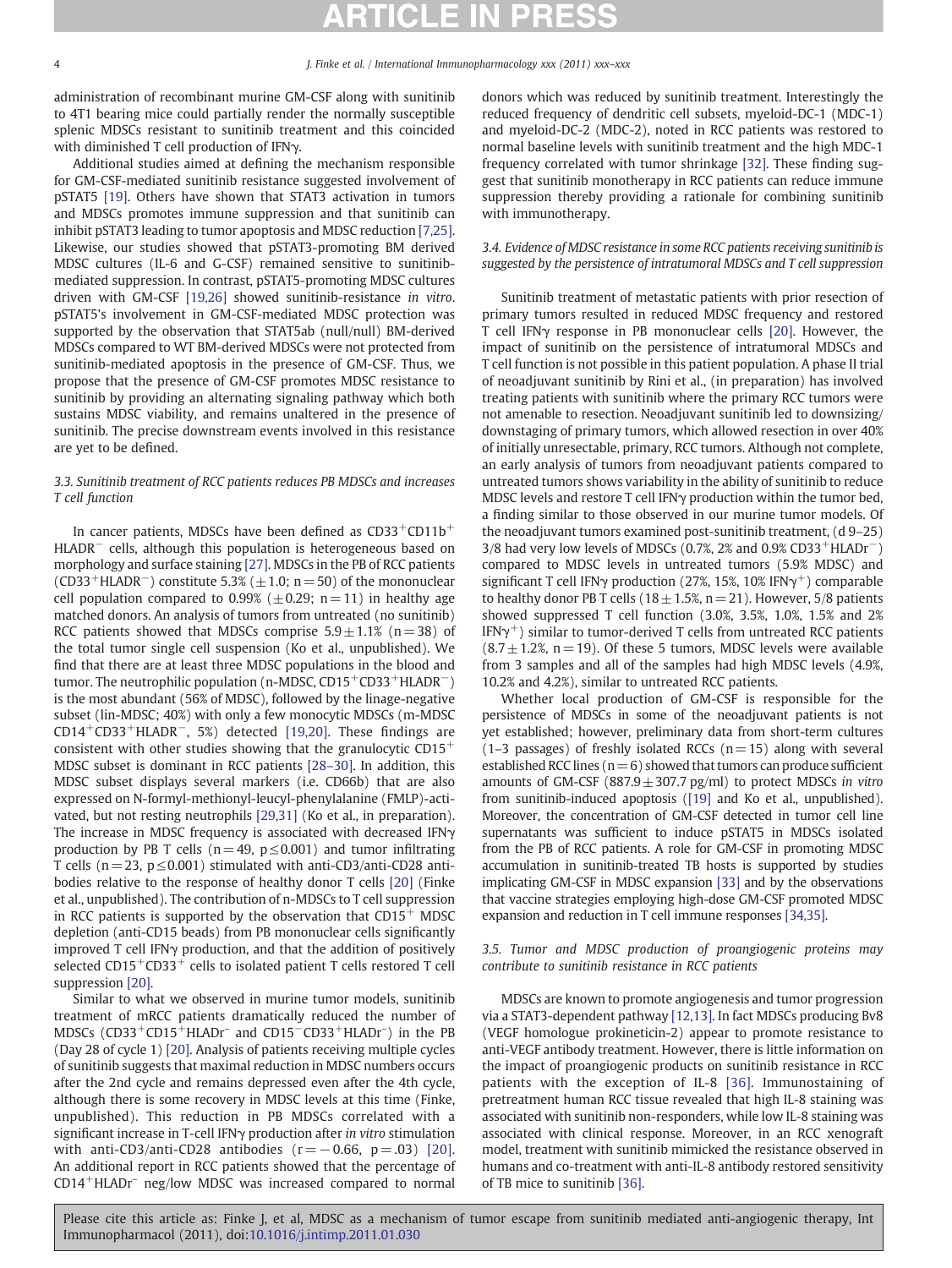J. Finke et al. / International Immunopharmacology xxx (2011) xxx–xxx 5

<span id="page-4-0"></span>Our preliminary analysis of tumor tissue lysates shows an apparent increase in expression of proangiogenic proteins (MMP9, MMP8 and IL-8) in neoadjuvant sunitinib-treated patients with persistent high MDSC levels (3/5 patients), relative to levels detected in neoadjuvant patients with low MDSC levels  $(n=2)$  and even to the levels detected in the control tumors  $(n=7)$ . Although greater numbers are needed, the increase in tumor tissue levels of MMP9, MMP8 and IL-8 in the 3 neoadjuvant patients where MDSCs persisted suggests that MDSCs contribute to the production of an acquired alternate-type proangiogenic profile that may be enhanced by sunitinib treatment. Indeed, using MDSC subsets isolated from human RCCs via fluorescence-activated cell sorter (FACS), our PPA analysis of 50 angiogenic proteins demonstrated that n-MDSCs expressed high levels of MMP9, MMP8 and to a lesser extent IL-8 when compared to the other two subsets. Clearly, additional neoadjuvant tumor samples are needed to determine whether there are two subsets of RCC patients, one sensitive to sunitinib with low MDSC numbers and low expression of proangiogenic proteins (MMP9, MMP8, IL-8) and another resistant to sunitinib with persistent levels of MDSCs and elevated levels of proangiogenic proteins.

While IL-8 likely contributes to sunitinib resistance, its mechanism of action remains unclear. Interestingly, we have shown that increased plasma levels of IL-8 in mRCC patients during sunitinib treatment correlated with a significant decrease in progression-free survival (PFS) relative to patients where the IL-8 levels decreased or were unchanged from pre-treatment values (Varella, L. et al., in preparation). One potential explanation for the inverse correlation between plasma IL-8 levels and PFS is that enhanced IL-8 production in the tumors promotes accumulation of MDSC, thus leading to enhanced alternative proangiogenic pathways (MMP9/MMP8/IL8), thereby enhancing tumor growth. IL-8 is a chemoattractant for neutrophils, and likely n-MDSCs, that binds to the chemokine receptor CXCR2 [\[37\].](#page-5-0) We have shown that over 53% of n-MDSCs and 20% lin-/ m-MDSCs infiltrating RCCs express this receptor. Since IL-8 is a chemokine with potent proangiogenic activity, the up-regulation of IL-8 may induce proangiogenic pathways that allow the tumor to escape the anti-angiogenic activity of sunitinib-mediated VEGFR blockade. Additional studies are needed to test whether sunitinib resistance in RCC patients is linked to increased numbers of intratumoral MDSCs and increased expression of proangiogenic proteins, such as MMP9 and IL-8. In addition, the mechanism behind selective persistence and protection of MDSC in resistant RCC tumors compared to the peripheral blood requires further investigation.

It will be of interest to determine whether MDSCs from blood and tumors of RCC patients promote angiogenic activity in the RCC xenograft model. However, we have shown that incubation of normal donor blood with tumor-conditioned media (TCM) from melanoma and RCC lines, activates neutrophils and monocytes to display a greater ability to suppress T cell production of IFNγ when compared to either naive neutrophils or monocytes (Ko et al., ASCO abstract 2010, Ko, unpublished data). Of most relevance, we showed that neutrophils and monocytes activated by RCC/Melanoma TCM, significantly increased the number of peri-tumoral blood vessels when implanted with a melanoma line (A375) into nude mice. Neutrophils and monocytes isolated from normal donors, but not exposed to TCM, failed to promote blood vessel formation in the xenograft model (data not shown).

### 3.6. Summary

Our findings and those of others implicate the involvement of MDSC in tumor escape via immune suppression as well as anti-angiogenic drug resistance. Understanding the mechanisms which are involved in tumor resistant to sunitinib, including defining the contribution of MDSCs in this process, may provide new strategies for reducing resistance to this TKI and possibly other TKIs.

## References

- [1] Patel PH, Chaganti RS, Motzer RJ. Targeted therapy for metastatic renal cell carcinoma. Br J Cancer 2006;94:614–9.
- [2] Motzer RJ, Hutson TE, Tomczak P, Michaelson MD, Bukowski RM, Rixe O, et al. Sunitinib versus interferon alfa in metastatic renal-cell carcinoma. N Engl J Med 2007;356:115–24.
- [3] Kaelin Jr WG. The von Hippel–Lindau tumor suppressor protein and clear cell renal carcinoma. Clin Cancer Res 2007;13:680s–4s.
- [4] Roskoski Jr R. Sunitinib: a VEGF and PDGF receptor protein kinase and angiogenesis inhibitor. Biochem Biophys Res Commun 2007;356:323–8.
- [5] Faivre S, Demetri G, Sargent W, Raymond E. Molecular basis for sunitinib efficacy and future clinical development. Nat Rev Drug Discov 2007;6:734–45.
- [6] Schueneman AJ, Himmelfarb E, Geng L, Tan J, Donnelly E, Mendel D, et al. SU11248 maintenance therapy prevents tumor regrowth after fractionated irradiation of murine tumor models. Cancer Res 2003:63:4009-16.
- [7] Xin H, Zhang C, Herrmann A, Du Y, Figlin R, Yu H. Sunitinib inhibition of Stat3 induces renal cell carcinoma tumor cell apoptosis and reduces immunosuppressive cells. Cancer Res 2009;69:2506–13.
- [8] Gabrilovich D. Mechanisms and functional significance of tumour-induced dendritic-cell defects. Nat Rev Immunol 2004;4:941–52.
- [9] Gabrilovich DI, Chen HL, Girgis KR, Cunningham HT, Meny GM, Nadaf S, et al. Production of vascular endothelial growth factor by human tumors inhibits the functional maturation of dendritic cells. Nat Med 1996;2:1096–103.
- [10] Marigo I, Dolcetti L, Serafini P, Zanovello P, Bronte V. Tumor-induced tolerance and immune suppression by myeloid derived suppressor cells. Immunol Rev 2008;222: 162–79.
- [11] Talmadge JE. Pathways mediating the expansion and immunosuppressive activity of myeloid-derived suppressor cells and their relevance to cancer therapy. Clin Cancer Res 2007;13:5243–8.
- [12] Kujawski M, Kortylewski M, Lee H, Herrmann A, Kay H, Yu H. Stat3 mediates myeloid cell-dependent tumor angiogenesis in mice. J Clin Invest 2008;118:3367–77.
- [13] Yang L, DeBusk LM, Fukuda K, Fingleton B, Green-Jarvis B, Shyr Y, et al. Expansion of myeloid immune suppressor  $Gr^+CD11b^+$  cells in tumor-bearing host directly promotes tumor angiogenesis. Cancer Cell 2004;6:409–21.
- [14] Crawford Y, Ferrara N. Tumor and stromal pathways mediating refractoriness/ resistance to anti-angiogenic therapies. Trends Pharmacol Sci 2009;30:624–30.
- [15] Shojaei F,Wu X, Malik AK, Zhong C, Baldwin ME, Schanz S, et al. Tumor refractoriness to anti-VEGF treatment is mediated by CD11b<sup>+</sup>Gr1<sup>+</sup> myeloid cells. Nat Biotechnol 2007;25:911–20.
- [16] Dolcetti, L., E. Peranzoni, S. Ugel, I. Marigo, A. Fernandez Gomez, C. Mesa, et al. Hierarchy of immunosuppressive strength among myeloid-derived suppressor cell subsets is determined by GM-CSF. Eur J Immunol 40:22–35.
- [17] Ostrand-Rosenberg, S. Myeloid-derived suppressor cells: more mechanisms for inhibiting antitumor immunity. Cancer Immunol Immunother 59:1593–1600.
- [18] Finke JH, Rini B, Ireland J, Rayman P, Richmond A, Golshayan A, et al. Sunitinib reverses type-1 immune suppression and decreases T-regulatory cells in renal cell carcinoma patients. Clin Cancer Res 2008;14:6674–82.
- [19] Ko, J. S., P. Rayman, J. Ireland, S. Swaidani, G. Li, K. D. Bunting, et al. Direct and differential suppression of myeloid-derived suppressor cell subsets by sunitinib is compartmentally constrained. Cancer Res 70:3526–3536.
- [20] Ko JS, Zea AH, Rini BI, Ireland JL, Elson P, Cohen P, et al. Sunitinib mediates reversal of myeloid-derived suppressor cell accumulation in renal cell carcinoma patients. Clin Cancer Res 2009;15:2148–57.
- [21] Ozao-Choy J, Ma G, Kao J, Wang GX, Meseck M, Sung M, et al. The novel role of tyrosine kinase inhibitor in the reversal of immune suppression and modulation of tumor microenvironment for immune-based cancer therapies. Cancer Res 2009;69:2514–22.
- [22] Abe, F., I. Younos, S. Westphal, H. Samson, E. Scholar, A. Dafferner, et al. Therapeutic activity of sunitinib for Her2/neu induced mammary cancer in FVB mice. Int Immunopharmacol 10:140–145.
- [23] Bose, A., J. L. Taylor, S. Alber, S. C.Watkins, J. A. Garcia, B. I. Rini, et al. Storkus. Sunitinib facilitates the activation and recruitment of therapeutic anti-tumor immunity in concert with specific vaccination. Int J Cancer.
- [24] Kujawski, M., C. Zhang, A. Herrmann, K. Reckamp, A. Scuto, M. Jensen, et al. Targeting STAT3 in adoptively transferred T cells promotes their in vivo expansion and antitumor effects. Cancer Res 70:9599–9610.
- [25] Yu H, Kortylewski M, Pardoll D. Crosstalk between cancer and immune cells: role of STAT3 in the tumour microenvironment. Nat Rev Immunol 2007;7:41–51.
- [26] Cohen PA, Koski GK, Czerniecki BJ, Bunting KD, Fu XY, Wang Z, et al. STAT3- and STAT5-dependent pathways competitively regulate the pan-differentiation of CD34pos cells into tumor-competent dendritic cells. Blood 2008;112:1832–43.
- [27] Peranzoni, E., S. Zilio, I. Marigo, L. Dolcetti, P. Zanovello, S. Mandruzzato, et al. Myeloid-derived suppressor cell heterogeneity and subset definition. Curr Opin Immunol 22:238–244.
- [28] Kusmartsev S, Su Z, Heiser A, Dannull J, Eruslanov E, Kubler H, et al. Reversal of myeloid cell-mediated immunosuppression in patients with metastatic renal cell carcinoma. Clin Cancer Res 2008;14:8270–8.
- [29] Rodriguez PC, Ernstoff MS, Hernandez C, Atkins M, Zabaleta J, Sierra R, et al. Arginase I-producing myeloid-derived suppressor cells in renal cell carcinoma are a subpopulation of activated granulocytes. Cancer Res 2009;69:1553–60.
- [30] Zea AH, Rodriguez PC, Atkins MB, Hernandez C, Signoretti S, Zabaleta J, et al. Arginase-producing myeloid suppressor cells in renal cell carcinoma patients: a mechanism of tumor evasion. Cancer Res 2005;65:3044–8.
- [31] Schmielau J, Finn OJ. Activated granulocytes and granulocyte-derived hydrogen peroxide are the underlying mechanism of suppression of t-cell function in advanced cancer patients. Cancer Res 2001;61:4756–60.